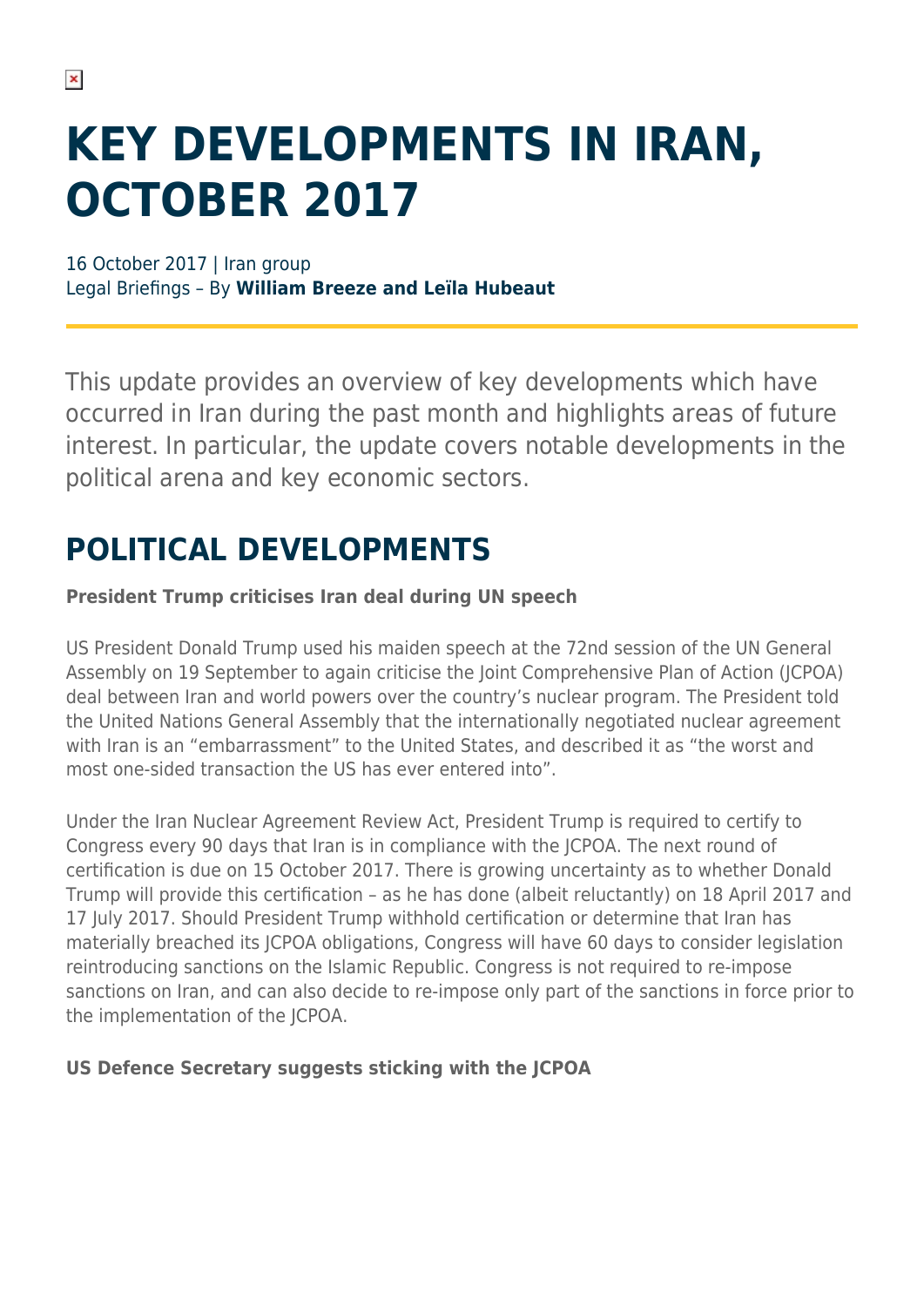Jim Mattis, US Defence Secretary, made a speech on 3 October stating that the US should consider staying in the JCPOA, unless it were proven that Tehran was not abiding by the agreement, or it was not in the US national interest to do so. Mattis stated that "if we can confirm that Iran is living by the agreement, if we can determine that this is in our best interest, then clearly we should stay with it", stating that Iran was "fundamentally" in compliance with the JCPOA.

#### **Germany to persuade the US not to abandon the JCPOA**

The German Foreign Minister, Sigmar Gabriel, has stated that Germany will do all it can to persuade the US not to abandon the JCPOA, and to work with the EU, France, the UK and where possible China and Russia, to urge the US to preserve the deal.

#### **All parties complying with JCPOA**

The EU's foreign policy chief, Federica Mogherini, has stated that all parties to the JCPOA are complying with the agreement.

#### **Iran will boost missile capability**

Iranian President Hassan Rouhani stated that Iran would boost its missile capabilities, despite warnings from the US that it is ready to leave the JCPOA over the issue. The President stated that Iran is going to strengthen its military capabilities because it is necessary for deterrence. Iran recently unveiled its latest ballistic missile, capable of reaching much of the Middle East, including Israel. The unveiling by the Revolutionary Guard came during a military parade in Tehran that commemorated the 1980s Iraq-Iran war.

### **DEVELOPMENTS IN KEY ECONOMIC SECTORS**

#### **FINANCE**

#### **Chinese firm signs \$10 billion Iran loan agreement**

China's Citic Group Corporation has signed a memorandum of understanding for lines of credit worth \$10 billion with Iranian banks. Citic will provide the loans for funding projects in areas such as energy, natural environment, transportation and the management of water resources.

#### **Korean ECA signs €8 billion Iran finance deal**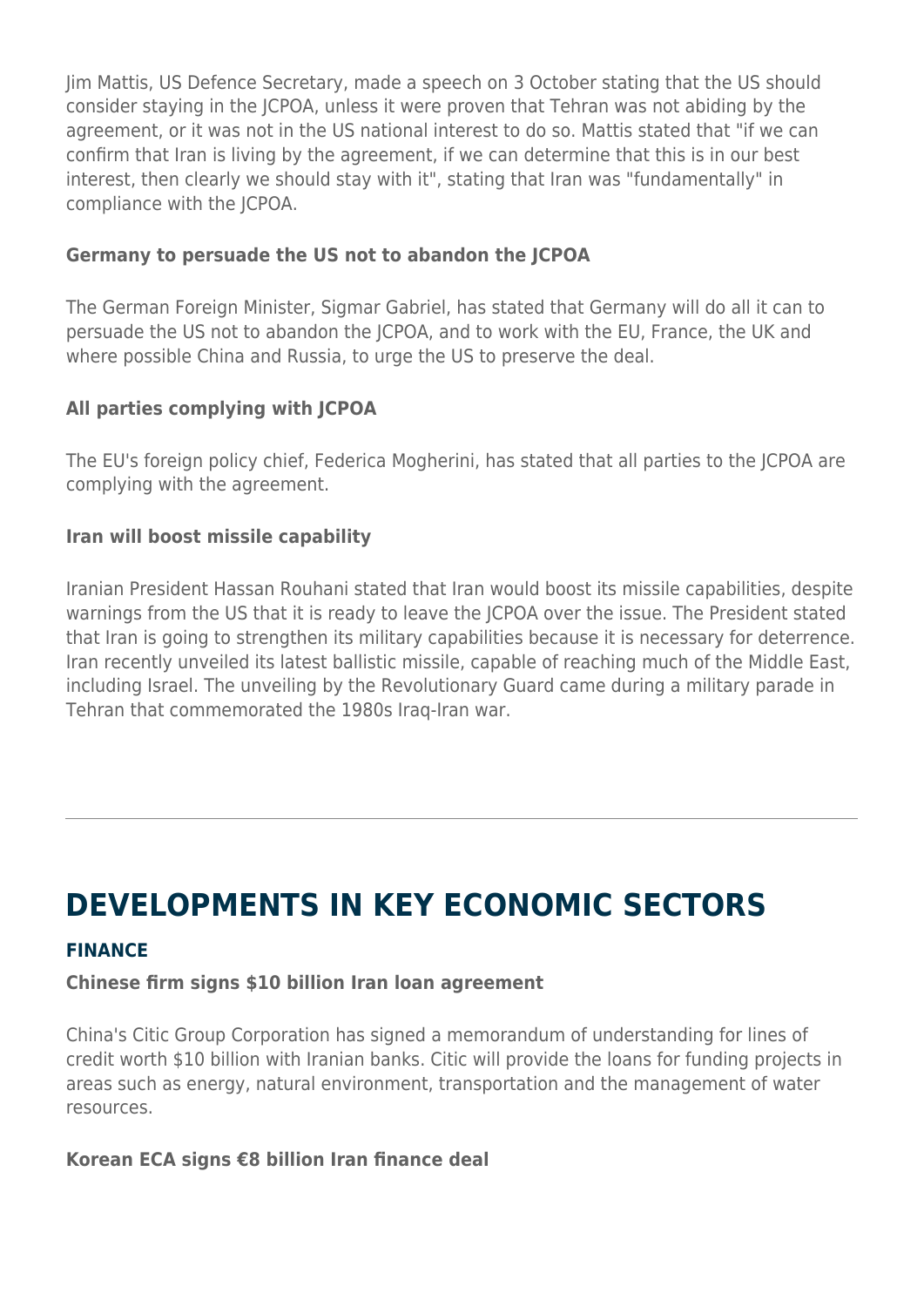Korea Export-Import Bank has signed a framework agreement with the Export Development Bank of Iran for the opening of a line of credit worth €8 billion. 12 Iranian banks are to be agent banks for the funding of projects in the Iranian transportation, oil, energy and health sectors awarded to South Korean companies. It has been reported that Korea Trade Insurance Corporation will provide another \$5 billion.

#### **French state bank to fund projects in Iran**

Bpifrance, France's state investment bank, will reportedly finance investment projects of French companies in Iran from 2018, granting up to \$598 million in annual credits.

#### **Oberbank signs \$1 billion deal to finance Austrian projects in Iran**

Oberbank has reportedly signed a deal with Iran, enabling it to finance new ventures there and making it one of the first European banks to do so since the sanctions were eased.

#### **Iran signs \$664 million finance deal with Denmark**

Denmark's Danske Bank has signed a \$664 million finance contract with 10 Iranian banks, becoming the second European lender to have such an agreement with Iran.

#### **OIL AND GAS**

#### **Russian energy companies submit plans to develop Iranian oil fields**

Russian energy companies Zarubezhneft, Gazprom Neft and Lukoil have submitted plans to the National Iranian Oil Company (NIOC) to develop oil fields in Iran. Zarubezhneft representatives outlined their plans to increase the recovery rate of oil from the Aban and West Paydar fields. A memorandum of understanding (MoU) for Zarubezhneft's study of the two fields which are shared with Iraq was signed on 22 July 2016. The Russian company signed another MoU with the National Iranian South Oil Company in July this year to conduct technical studies on the Shadegan and Rag Sefid fields. Gazprom Neft, which signed an MoU with the NIOC in December 2016, has submitted plans to develop the Changouleh and Cheshmeh Khosh fields located in Iran's Lorestan province. Lukoil has submitted plans to the NIOC to develop the Bangestan reservoir of the Ahvaz field, which is being considered for enhanced oil recovery to raise production by 5-8%.

#### **Shell meets with NIOC to discuss Kish gas field development project**

Anglo-Dutch oil giant Shell has met with officials from the NIOC to discuss the development project of Iran's Kish gas field. On 7 December 2016, Shell signed three MoUs with NIOC to develop the South Azadegan and Yadavaran oil fields and the Kish gas field.

#### **POWER**

#### **Quercus to invest in solar power**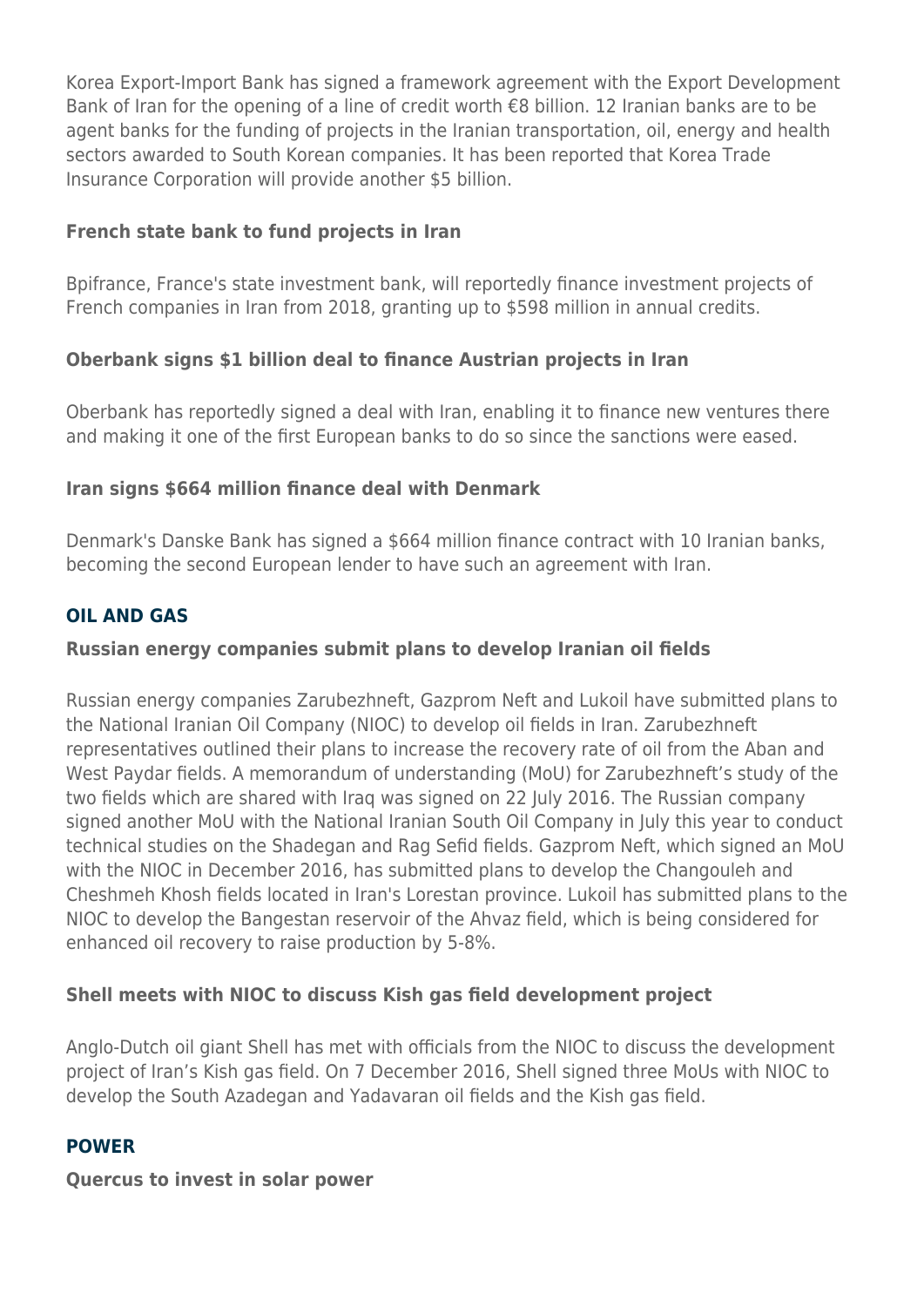UK-based renewable energy investor Quercus will reportedly invest over \$500 million in a 600-megawatt (MW) solar power project in Iran, the construction of which will start in the first half of 2018. The total construction time will be three years, with each 100 MW standalone lot becoming operational and connecting to the grid every six months.

#### **Inauguration of hydroelectric power plant**

Iran inaugurated the first unit of a new hydroelectric power plant in the western province of Kermanshah that increased the country's nominal capacity to produce electricity to more than 77,100 MW. The unit, which is the first among three units of the power plant, came into to operation following synchronisation with the national grid.

#### **AVIATION**

#### **Kish Airlines to purchase Airbus and Boeing planes**

Iran's Kish Airlines has announced a plan to purchase 10 planes from Boeing and six planes from Airbus. The Islamic Republic News Agency has reported that the new Airbus planes will be added to the fleet before the end of the current Iranian calendar year (21 March 2018).

#### **Automotive**

#### **Agreements concluded with Renault, Alstom and Transmashholding**

The Industrial Development and Renovation Organization of Iran (IDRO) has concluded landmark agreements with French automaker Renault, transportation giant Alstom as well as Russian logistics company Transmashholding. Under each of these deals, the relevant international company has agreed to establish a new joint venture company in Iran in which it will be the majority shareholder. In the cases of Renault and Alstom, each will control 60% of their respective joint ventures whereas Transmashholding will own 80% of its new partnership.

#### **Mercedes-Benz Trucks signed contract with Iran Khodro**

Germany's Mercedes-Benz Trucks has signed a contract with Tehran-based automaker Iran Khodro, laying the foundation for resuming distribution of its trucks in Iran. The deal includes creating a joint company that provides sales and after-sale services in the Islamic Republic.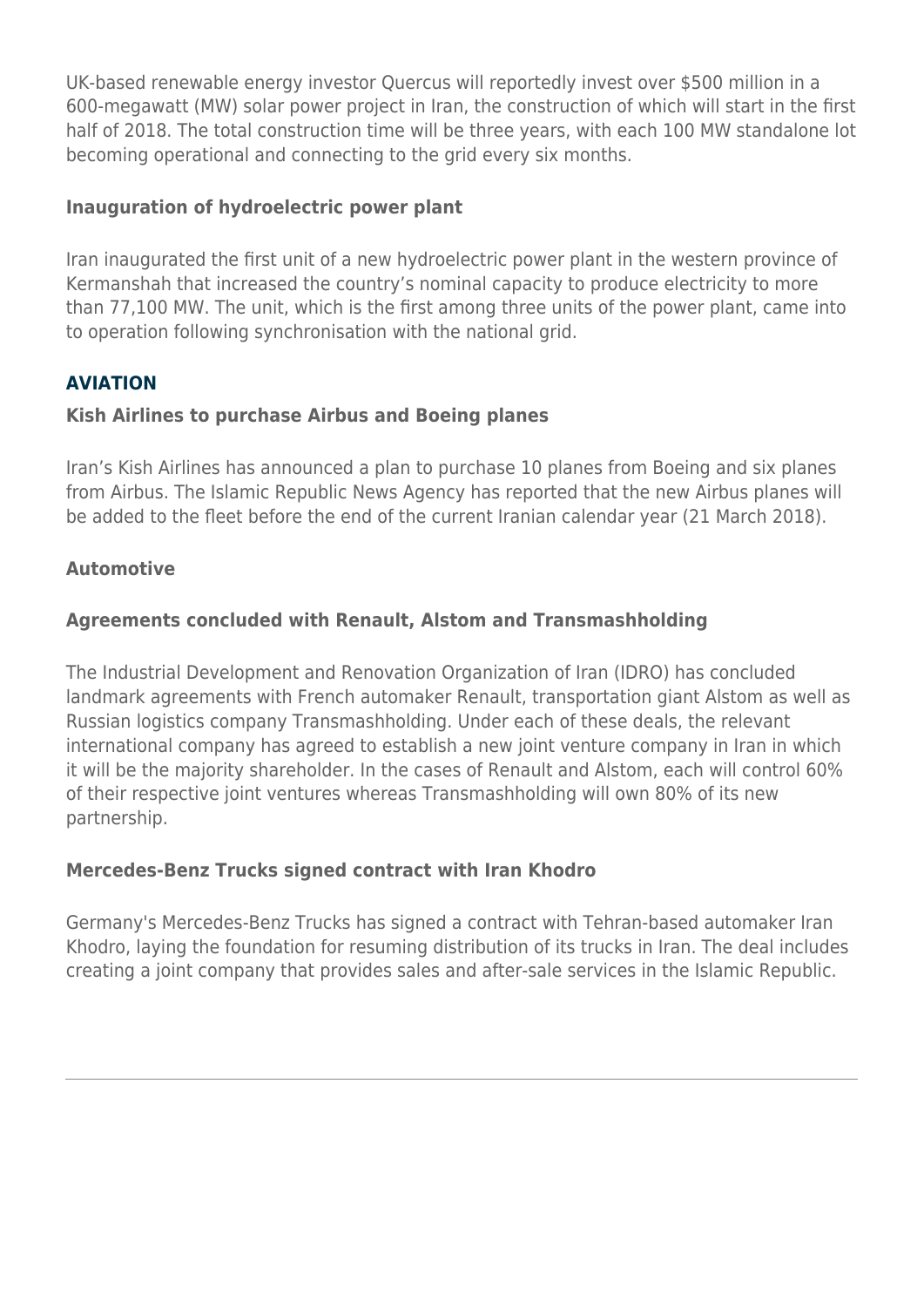### **WHAT OTHERS SAY ABOUT US**